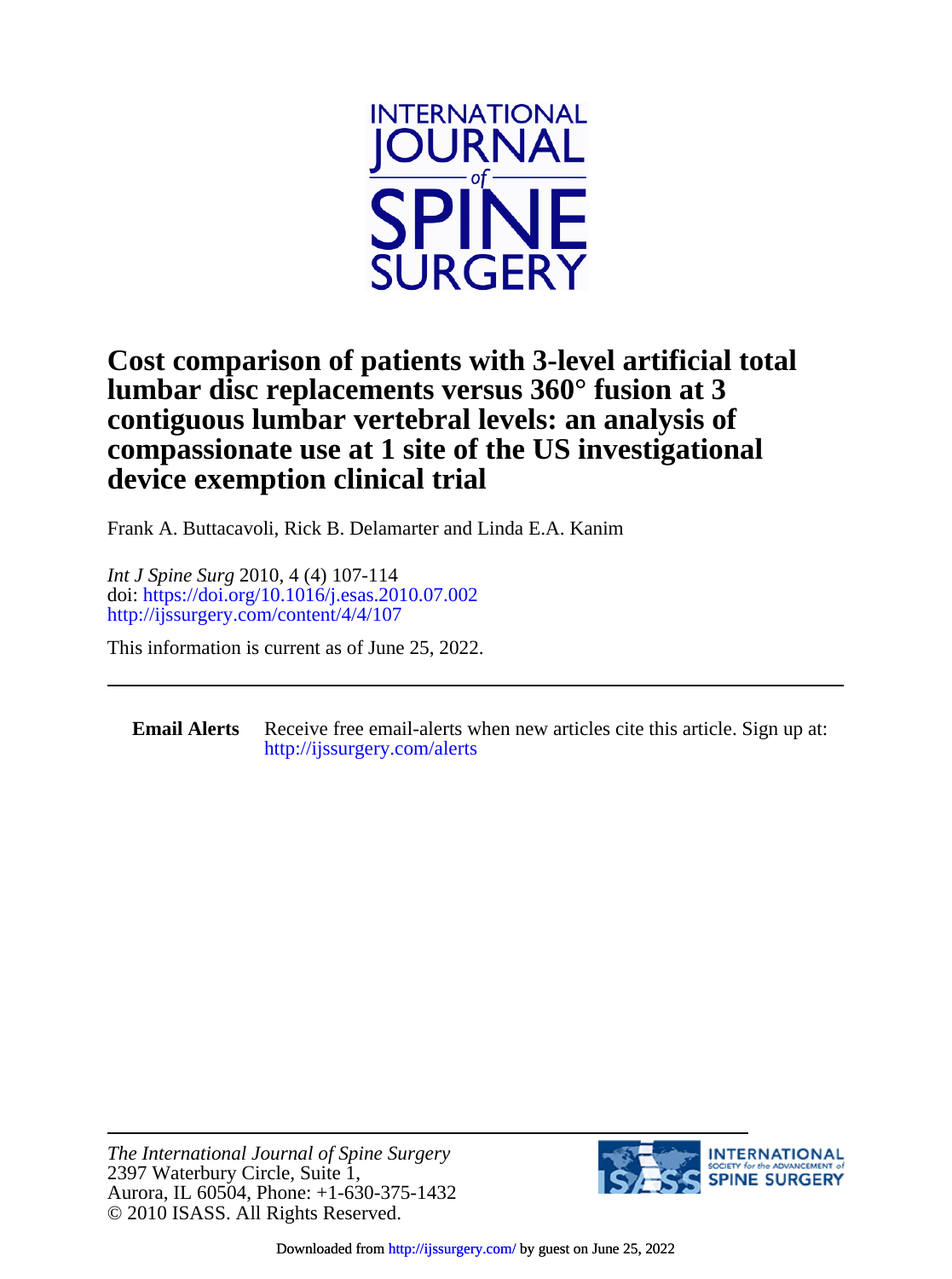

Available online at www.sciencedirect.com





SAS Journal 4 (2010) 107–114

Fusion

www.sasjournal.com

# Cost comparison of patients with 3-level artificial total lumbar disc replacements versus 360° fusion at 3 contiguous lumbar vertebral levels: an analysis of compassionate use at 1 site of the US investigational device exemption clinical trial

Frank A. Buttacavoli, MD, Rick B. Delamarter, MD\*, Linda E.A. Kanim, MA

*Cedars-Sinai Spine Center and The Spine Institute, Los Angeles, CA*

## **Abstract**

**Background:** We sought to evaluate the difference between hospital service costs of 2 treatment options for patients diagnosed with 3-level degenerative disc disease (DDD) in the lumbar spine. In this retrospective analysis, itemized billing records of hospital stay for patients with 3-level DDD treated with artificial disc replacement (ADR) were compared with those treated with circumferential fusion (standard of care). **Methods:** Sequential 3-level DDD patients treated with either ADR (ProDisc-L; Synthes, West Chester, Pennsylvania) or circumferential fusion during the period from January 2004 to October 2005 were included. Surgeries were performed at the same hospital for all patients. The ADR-treated patients were participating in the investigational device exemption clinical trial as part of the compassionate-use arm. Patients treated with fusion at the same institution during this same time interval were evaluated. Itemized billing records were collected at least 1 year after the index surgery. Costs according to hospital service categories were compared between ADR-treated and fusion-treated patients by use of analysis of variance and multivariate statistical techniques.

**Results:** There were 43 consecutive patients treated for 3-level DDD between January 2004 and October 2005. Of these, 21 underwent 3-level ADR and 22 had a 3-level fusion procedure. There was a mean of 3 fewer hospital days for patients treated with ADR (4.77  $\pm$  1.11 days) than for those treated with fusion  $(8.00 \pm 1.82 \text{ days})$  ( $P < .0001$ ). The cost of hospital services for ADR-treated patients was 49% less excluding instrumentation costs and 54% less when accounting for instrumentation. The pattern of cost was similar when workers' compensation patients were analyzed separately.

**Conclusions:** ADR-treated 3-level patients benefited from significantly lower costs from their in-hospital stay compared with those treated by fusion. Hospital service costs were 49% (54% when instrumentation was included in the costs) less for ADR patients than for fusion patients. © 2010 SAS - The International Society for the Advancement of Spine Surgery. Published by Elsevier Inc. All rights reserved.

*Keywords:* Fusion; Artificial disc replacement (ADR); Cost

Healthcare costs must be economized in the United States today without sacrifice to quality of care (American Medical Association Code of Ethics, Section 2.09, Costs) and patient well-being. The cost associated with medical treatment of back pain is estimated at \$26 billion annually, with an ever-increasing share of those costs directly from surgical care for treatments such as spinal fusion.<sup>[1,2](#page-7-0)</sup> Further costs may be incurred from subsequent procedures for adjacent-level disease or fusion failure; however, these estimated costs are unknown. There are additional indirect or societal costs of another \$25 billion for time lost from work

and workers' compensation associated with duration of illness and healing. Estimates for the cost of the treatment of back pain vary, and no study has ever tried to formally include societal costs in the estimation.<sup>3</sup> Healthcare expenditures in 1998 for individuals with back pain were believed to be understated, at \$91 billion.<sup>2</sup> The figure is high yet does not account for societal costs. In the United States, back pain is the fifth leading cause of admission to the hospital and the third most common indication for surgical procedures.<sup>4</sup> Discovery of less costly surgical procedures using competitive advanced technology, where the patient requires a shortened recovery time with minimized postsurgical morbidity, would benefit patients and conserve US healthcare dollars.

Generally, spinal fusion is the surgical standard of care for degenerative disc disease (DDD).<sup>[5](#page-8-0)</sup> There are a variety of surgical techniques performed with the addition of screws,

1935-9810 © 2010 SAS - The International Society for the Advancement of Spine Surgery. Published by Elsevier Inc. All rights reserved. doi:10.1016/j.esas.2010.07.002

<sup>\*</sup> Corresponding author: Rick B. Delamarter, MD, Cedars-Sinai, 444 San Vicente Blvd, Suite 1102, Los Angeles, CA 90048-4169.

*E-mail address:* [rdelamar@msn.com](mailto:rdelamar@msn.com)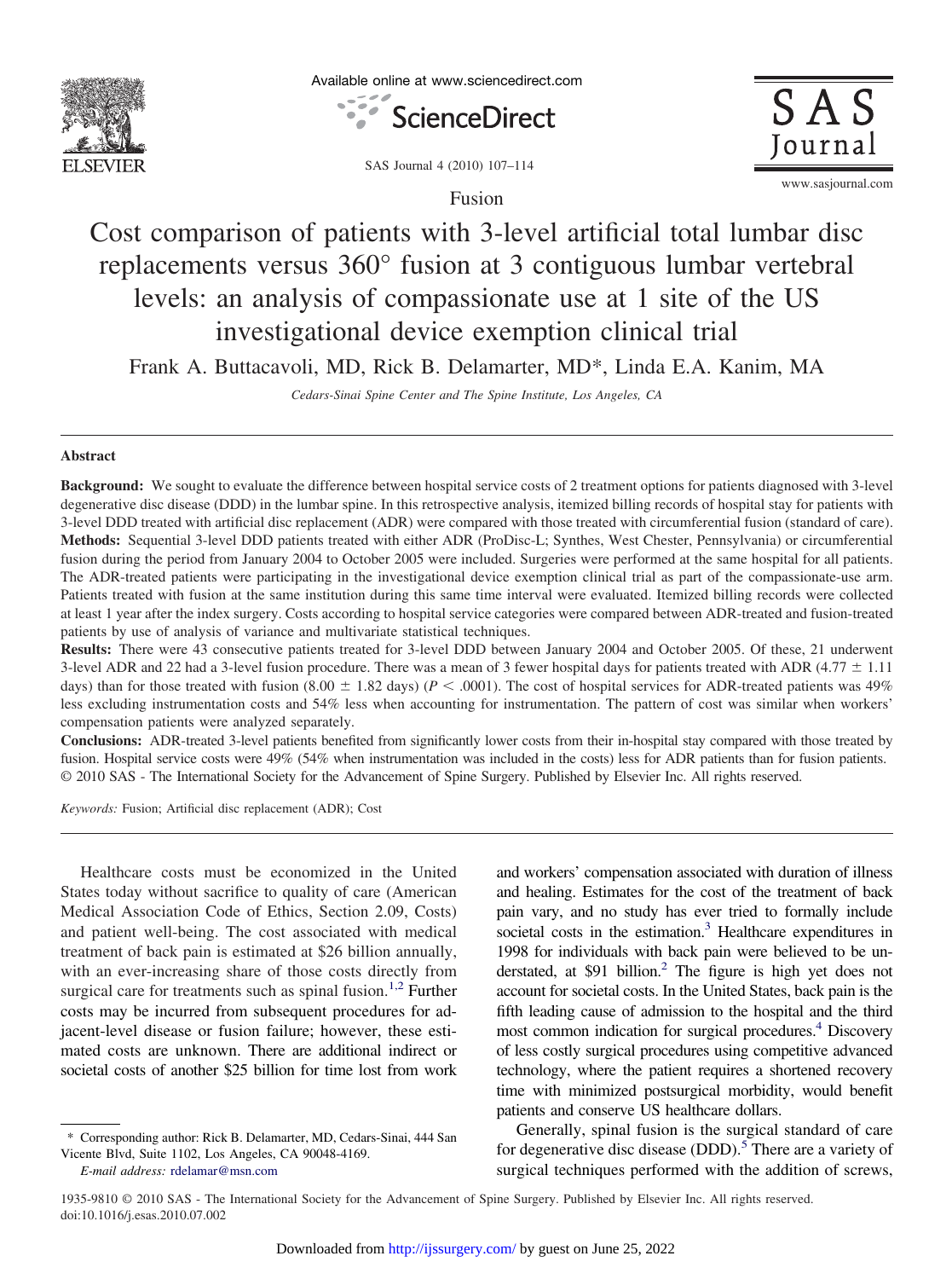rods, bone grafts, or other materials to achieve a final result of bony union (fusion). The most effective of these techniques, circumferential fusion,  $6-8$  is also the most complicated and is also potentially the most costly. Statistical knowledge regarding cost patterns and cost-effectiveness for the various fusion techniques is limited. Instrumentation and grafting materials were identified as key components of differences in cost among the various spinal fusion procedures in a study completed by Soegaard et al.<sup>9</sup> This study also found that the circumferential fusion procedure was slightly more effective in terms of outcomes than other fusion procedures, but the evidence for the superior effect of one surgical technique over another was not convincing when correlated to incremental cost-effectiveness. In the study of Soegaard et al, there was no additional benefit gained from additional expenses.

A fusion procedure is a widely accepted treatment for fractures and spondylolisthesis, whereas it is more controversial as a treatment for patients with complaints of lowback pain from degenerated discs.<sup>1,10</sup> Fusion is increasingly performed at a high cost in patients with complaints of only low-back pain.<sup>[11](#page-8-0)</sup> The Agency for Healthcare Research and Quality found that the number of fusion surgeries increased 127% from 1997 to 2004 to more than 303,000. Although there is controversy in the treatment of back pain with spinal fusion, fusions continue to increase.

Fusion procedures are recognized as one of the more costly surgical procedures performed. These costs are multiplying because of the procedures' increasing incidence of use in treating low-back pain. In 1992 lumbar fusion represented 14% of total spending for back surgery, but in 2003 this number was  $47\%$ .<sup>[1](#page-7-0)</sup> In the United States, from 1990 to 2001, the rate of fusions per 100,000 persons has increased by 220%[.12,13](#page-8-0)

Biotechnology companies worldwide are developing many innovations that may be alternatives to fusion in treating DDD. However, there is still limited information available on costs. Is there a cost detriment or a cost benefit for innovation? Recently, a non-fusion procedure of artificial disc replacement (ADR) (using a Charité [DePuy Spine, Raynham, Massachusetts] or ProDisc-L device [Synthes, West Chester, Pennsylvania]) was Food and Drug Administration (FDA) approved for treatment of low-back pain due to DDD.<sup>13</sup> Suggested advantages of ADR procedures are that they allow for maintenance and restoration of motion may decrease adjacent-level degeneration, and the Pro-Disc-L randomized study showed overall superiority of the artificial disc procedure when compared with a 360° fusion.<sup>14</sup> Less has been mentioned about the associated decrease in hospital stay days as well as more rapid recovery after ADR surgery compared with fusion surgery. These factors may translate to a benefit of cost savings.

Today, ADR surgery, with either the ProDisc-L or the Charité device, is still untracked for cost-savings benefit by Medicare (it should be noted that ADR is still unsupported by the Medicare system, although it has been several years

since its approval). $13,15$  There are limited published cost comparisons between ADR and fusion based on a cost-toefficacy benefit ratio. Recently in 2007 circumferential fusion was compared with single- and 2-level disc arthroplasty with the ProDisc. From the sample of 53 patients (36 ADR and 17 circumferential fusion), it was concluded that significant cost savings were achieved for the single-level ADR patients, but the difference was insignificant among the 2-level patients. If the use of ADR is shown to be cost-effective for the treatment of DDD, then both public and private insurance companies, as well as the US spine patient population, would sustain cost benefit from the covering of such procedures. Many researchers of spine surgery have discussed the importance of evaluating costs as well as clinical outcomes[.16](#page-8-0) This study is important because it could provide surgeons, hospitals, and patients another way to evaluate surgical options and costs. Better medical care decisions may then be made, ensuring advanced technology and quality of care while limiting high costs of spine surgery.

There are no studies comparing the cost of 3-level ADR with 3-level fusion. This study compares the costs for patients who underwent treatment for sequential 3-level DDD with either ADR (ProDisc-L) or fusion.

#### **Materials and Methods**

#### *Design*

Patients with 3-level lumbar DDD were separately approved on a case-by-case basis for treatment by use of ADR (ProDisc-L) under the humanitarian device exemption for "compassionate-use" FDA-approved investigational device exemption study. Patients in this compassionate-use arm were followed up in the same manner as patients enrolled in the main randomized arm of the study. Sequential 3-level DDD patients treated with either ADR or circumferential fusion during the period from January 2004 to October 2005 were included. All surgeries were performed at the same hospital (St John's Health Center, Santa Monica, California). Itemized hospital billing records were collected at least 1 year after a patient's index surgery. Averages were computed separately by hospital service categories and compared between ADR-treated and fusion-treated patients by use of multivariate statistical techniques.

### *Device*

The ProDisc is an artificial disc device composed of 3 components: 2 metal endplates made of cobalt chromium molybdenum alloy and a polyethylene convex bearing surface that fits into the inferior endplate. This device is easily implanted by a well-trained spinal surgeon and has been previously described.<sup>[14,17](#page-8-0)</sup> The ProDisc-L was approved by the FDA in August 2006.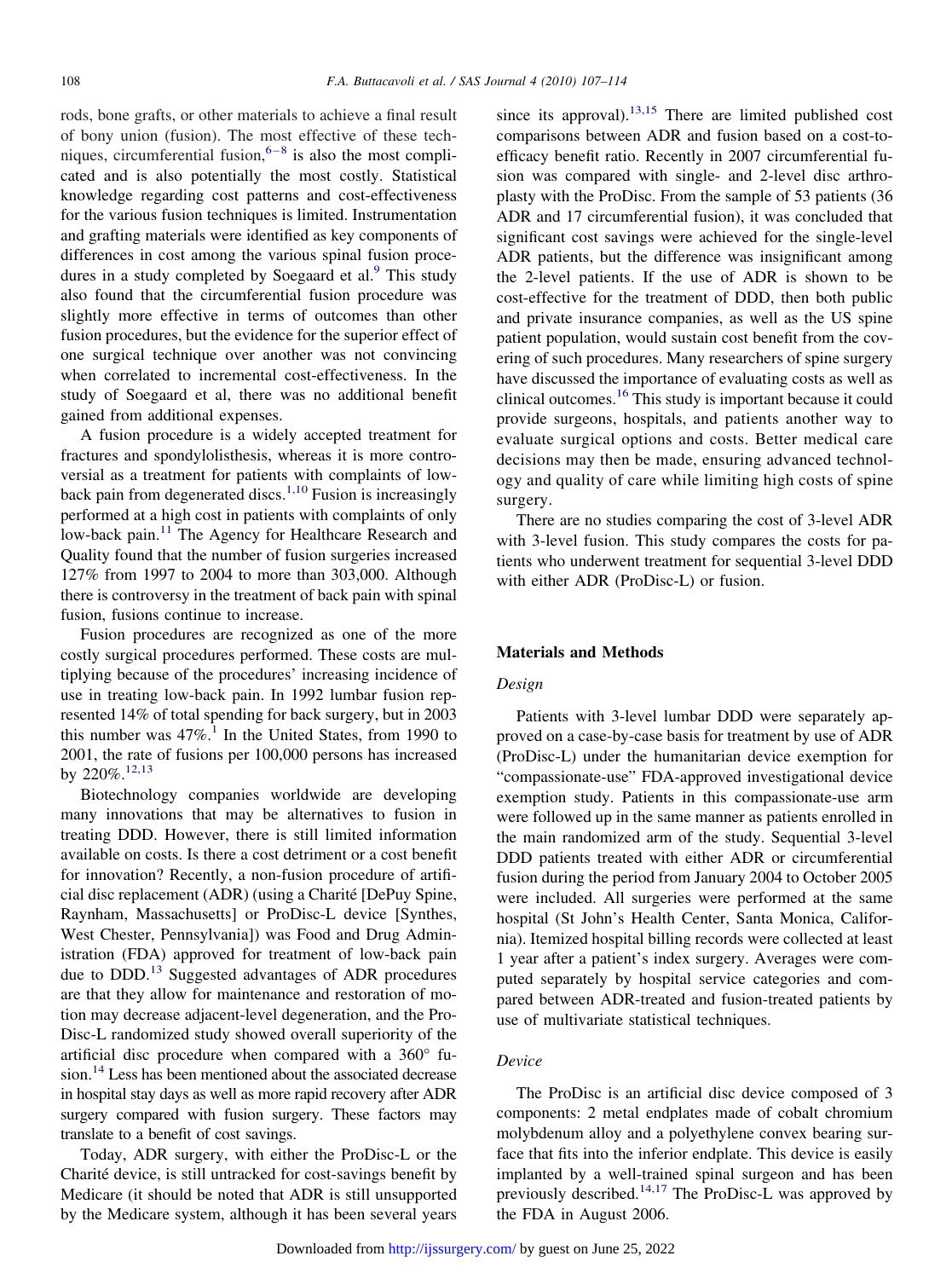#### *Surgical technique*

#### *Surgical technique for 3-level ProDisc*

The ProDisc was implanted by an anterior retroperitoneal approach, and the 3-level procedure is similar to the single-level procedure (previously well described). Intraoperative fluoroscopy is used throughout the surgery to verify the placement of the prosthesis. An anteroposterior view is used to confirm the levels and midline of the vertebral bodies. A complete discectomy is performed at each of the 3 target levels. For each level, the cartilaginous endplate is removed from the vertebra. If herniated disc material is present, this disc material is removed from the canal. If the posterior longitudinal ligament has contracted, the posterior longitudinal ligament is then released from the posterior vertebral body with a forward-angled curette. For each level, normal anatomic height is restored with distraction under fluoroscopy. A trial is placed to help select the proper disc size, angle, and height. A sagittal groove is cut in the vertebral endplates in the exact midline by use of a chisel placed over the trial. This groove receives the central keel of the implant. The trial is removed, and the final implant is gently impacted into place by use of an insertion tool. Gross inspection is done to ensure the ultrahigh–molecular weight polyethylene liner lies properly flush against the inferior endplate, and final fluoroscopic views are taken to confirm the correct position of the prosthesis. This same procedure is repeated for the other 2 levels.

#### *Surgical technique for 3-level circumferential fusion*

Two separate surgical incisions are used. The same anterior approach of the ADR procedure is used for the anterior discectomy and the anterior portion of the fusion procedure. The endplates are prepared in the same manner as for the ADR except that a femoral ring allograft (FRA Spacer; Synthes) is placed instead of the ADR prosthesis. The FRA spacer was filled with a recombinant human bone morphogenetic protein 2 sponge (INFUSE; Medtronic, Minneapolis, Minnesota). A standard approach technique is used for the posterior pedicle screw instrumentation. Laminectomy bone taken from the posterior decompression local bone was used in all cases and placed in the posterolateral gutters. Iliac crest graft was not harvested and was not used in any patient.

## *Hospital service costs*

Itemized hospital billing records for the entire stay from surgery to discharge were obtained from hospital billing services (St John's Health Center, 2006) at least 1 year after the target surgery. Itemized data were retrospectively abstracted from these billing records. Costs were categorized into room and board, pharmacy, central supply, laboratory, radiology, implants, surgery, anesthesia, blood bank, physical therapy, and other consult costs. In addition, a total cost for each patient was computed across all categories excluding the implants. Because ADR patients participating in the FDA trial were not charged for the implant, these charges

were left out of the total hospital service charges' dependent variable. A device is priced at \$9,500 per artificial disc, 3 times per patient, for a total of \$28,500. Charges including instrumentation were analyzed separately.

Room-and-board costs were standardized to the price of a semi-private room (\$1,970) per day to avoid cost differences arising from patient room preferences. If a patient was transferred to the intensive care unit, the room and board costs for intensive care unit care were recorded (not adjusted).

#### *Instrumentation costs*

Instrumentation fees were figured at retail cost for the ADR patients. To eliminate device cost bias, numbers are provided with and without these charges.

### *Surgeons' fee*

Because surgeons' fees vary so greatly, we excluded these altogether from these analyses.

#### *Analysis*

We used multivariate models for an evaluation of overall cost of services as a function of treatment (ADR vs fusion) controlling for age and workers' compensation. Actual hospital service costs were used without instrumentation or surgeon fees.

#### **Results**

#### *Hospital stay characteristics by category of service*

Inherent subject characteristics and those related to care were compared between the two treatment groups (Tables 1 and 2). The mean age of the patients in the fusion group was greater than that in the ADR group (53.12  $\pm$  9.71 years vs  $45.68 \pm 9.16$  years,  $P < .01$ ). The percentage of patients receiving workers' compensation was higher in the fusiontreated group in comparison to the ADR patients (61.90% vs 18.18%,  $P < .01$ ). When analyzed separately, differences in age and workers' compensation status between the two treatment groups had no significant confounding effect on cost differences between the two groups.

On average, fusion patients spent an additional 3.23 days in the hospital compared with ADR patients. In the operating room, fusion patients were under anesthesia a mean of 164.59 minutes longer than ADR patients  $(384.32 \pm 88.95$ minutes vs  $219.73 \pm 68.52$  minutes,  $P < .0001$ ), and their surgical time was 202.88 minutes longer (359.2  $\pm$  72.14 minutes vs  $156.32 \pm 58.28$  minutes,  $P < .0001$ ). For fusion patients, increased procedure time was correlated with increased blood loss ( $r = 0.50$ ,  $P < .02$ ). Fusion patients lost a mean of 1,634.34 mL more blood than ADR patients  $(2,085.7 \pm 845.01 \text{ mL} \text{ vs } 451.36 \pm 291.54 \text{ mL}, P < .0001)$ [\(Table 3\)](#page-5-0).

Fusion patients intraoperatively received a mean of 1,102.56 mL more blood return. Blood return was accom-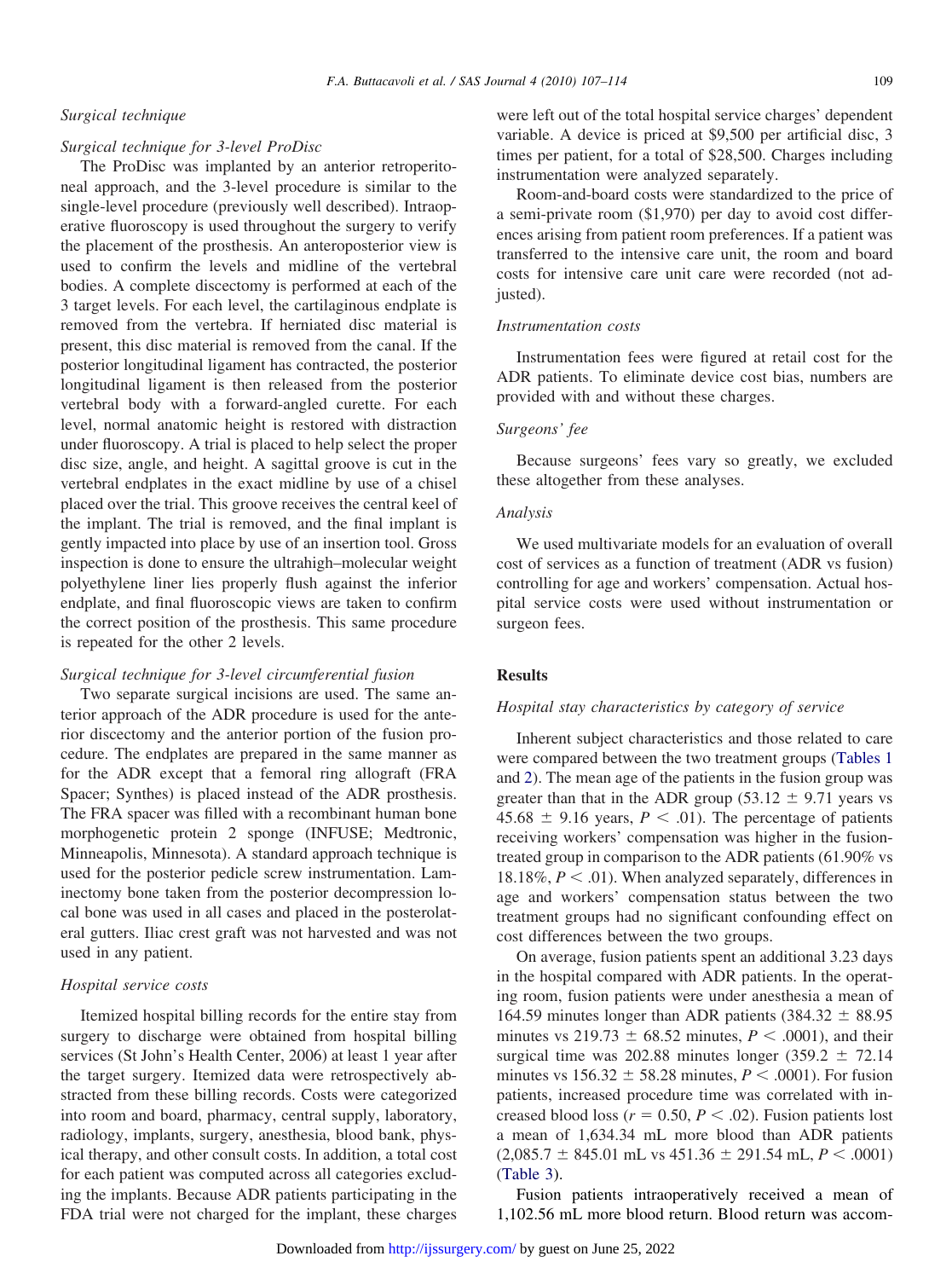Table 1 Subject characteristics related to hospital care/treatment

| Subject characteristics                         | <b>ADR</b><br>$(n = 22)$ | Fusion<br>$(n = 21)$ | Significance |
|-------------------------------------------------|--------------------------|----------------------|--------------|
| Mean age (range) $(y)$                          | 40.30 (19–59)            | 42.19 (26-59)        |              |
| Workers' compensation                           | 50,865.56                | 107,022.10           | P < .002     |
| Non-workers'<br>compensation                    | 55,306.50                | 107,313.86           |              |
| Vertebral levels treated<br>(3-level surgeries) | 66/22                    | 63/21                | P < .0001    |
| $1.2 - 5$                                       | $(0/22) 0\%$             | $(7/21)$ 32%         |              |
| $L3-L5,S1$                                      | (22/22) 100%             | $(14/21)$ 68%        |              |
| In-hospital physical<br>therapy visits          |                          |                      | P < .05      |
| 1                                               | $(1/22)$ 4\%             | (0/21) 0%            |              |
| 3                                               | $(5/22)$ 23\%            | (0/21) 0%            |              |
| $\overline{4}$                                  | $(7/22)$ 32%             | $(1/21)$ 5%          |              |
| 5                                               | (2/22)9%                 | $(5/21)$ 24%         |              |
| 6                                               | $(3/22)$ 14%             | $(5/21)$ 24%         |              |
| 7                                               | $(3/22)$ 14\%            | $(3/21)$ 14%         |              |
| 8                                               | $(1/22)$ 4\%             | $(3/21)$ 14%         |              |
| 9                                               | (0/22) 0%                | $(4/21)$ 19%         |              |
| Days before ambulation                          |                          |                      | P < .05      |
| 1                                               | $(17/22)$ 77%            | $(5/21)$ 24%         |              |
| 2                                               | $(4/22) 18\%$            | $(7/21)$ 33%         |              |
| 3                                               | $(1/22)$ 4%              | $(5/24)$ 24%         |              |
| $\overline{\phantom{0}}$                        | $(0/22) 0\%$             | $(1/21)$ 5%          |              |
| Unknown                                         | (0/22) 0%                | $(3/21)$ 14%         |              |

plished by 3 methods: cell saver, banked blood, or autologous transfusion. The differences in blood return for each were 644.7 mL, 125.37 mL, and 329.48 mL more for the fusion group, respectively. Postoperative blood loss collected by the Hemovac (Davol Inc., Warwick, Rhode Island) was greater in the fusion patients than the ADR patients (224  $\pm$  380.06 mL vs 9.53  $\pm$  43.65 mL, *P* < .05) [\(Table 3\)](#page-5-0). The fusion patients averaged 6.66 hospital physical therapy visits before discharge compared with 4.60 visits ( $P < .05$ ) for the ADR patients (Table 1).

Of 18 fusion patients, 12 took up to 2 days before ambulation began (12 of 18 [67%]); it was unknown when 3 of the fusion patients began ambulation. After 1 day, 17 of 22 ADR patients (77%) were ambulating. The difference in days before ambulation was found to be significant ( $P <$ .05) (Table 1).

| Table 2 |                         |
|---------|-------------------------|
|         | Subject characteristics |

#### *Hospital stay costs by vertebral levels operated*

There were differences in the levels operated on for the fusion and ADR patients. All 22 ADR patients were treated from L3 to S1, whereas 14 of the 21 fusion patients were treated from L3 to S1 (Table 1). The other 7 fusion patients were treated from L2-5. Statistical tests were done to compare the variations in levels operated. The test comparing costs for the L3-S1 patients confirms the previous result that treatment type leads to cost differences. The average L3-S1 fusion patient spent  $$100,722 \pm $16,490 \ ($174,010.35 \pm $16,490 \$ \$23,961.19 with implant accounted for), whereas the average L3-S1 ADR patient (all 22) spent  $$54,499 \pm $15,402$ (with implant retail price of  $$81,499.05 \pm $15,401.73$ ). The 7 fusion patients who were treated from L2-5 spent a mean of \$119,955  $\pm$  \$22,826. The cost difference between the two sets of levels among fusion patients was found to be significant ( $P < .05$ ).

#### *Summary of hospital costs*

Throughout the hospital stay, significantly fewer costs for a variety of hospital services were enjoyed by the ADR patients when compared with the fusion patients. On average, the total cost (excluding implant costs) for the fusion patient was 49% more than the cost incurred by the ADR patient (\$107,133  $\pm$  \$20,479 vs \$54,499  $\pm$  \$15,402.00,  $P < .0001$ ). These data are presented in [Fig. 1](#page-5-0) (instrumentation-biased data) and [Fig. 2](#page-5-0) (unbiased data).

Categorically, the major hospital services contributing to the total cost difference were surgery, implant, room and board, and blood bank charges. When compared with the ADR patients, fusion patients endured charges totaling 194%, 160%, 102%, and 212% more, respectively, for these services. Costs for the hospital services grouped under laboratory (\$3,279.60  $\pm$  \$1,254.60 vs \$2,467  $\pm$  \$2,136.90), radiology (\$4,044.90  $\pm$  \$2,244.10 vs \$5,220.80  $\pm$ \$4,035.90), and other consults (\$2,167.80  $\pm$  \$1,741.90 vs  $$2,353.20 \pm $2,430.40$  were not different for fusion versus ADR patients ( $P =$  not significant). Central supply costs  $($9,067.30 \pm $1,868.60 \text{ vs } $6,118.90 \pm $2,518.40), \text{ an-}$ esthesia costs (\$9,738  $\pm$  \$1,804.70 vs \$4,980.70  $\pm$ \$1,275.50), in-hospital physical therapy costs (\$1,318  $\pm$ 

| Continuous                                    | <b>ADR</b>       | Fusion           | Significance |
|-----------------------------------------------|------------------|------------------|--------------|
| Age (mean $\pm$ SD) (y)                       | $45.98 \pm 9.16$ | $53.12 \pm 9.71$ | P < .01      |
| Body mass index (mean $\pm$ SD)               | $28.28 \pm 4.85$ | $29.32 \pm 8.00$ | NS.          |
| Currently smoking $[n (\%)]$                  | 5/22(22.73%)     | $2/21(9.52\%)$   | NS.          |
| Workers' compensation $[n (\%)]$              | 4/22(18.18%)     | 13/21 (61.90%)   | P < .01      |
| Male $[n (%)]$                                | 15/22 (68.18%)   | 15/21 (71.43%)   | NS.          |
| Previous lumbar surgery $[n (%)]$             | 4/22(18.18%)     | 4/21(19.05%)     | NS.          |
| Previous chronic condition $[n (\%)]$         | 18/22 (81.82%)   | 16/21 (76.19%)   | NS.          |
| Previous surgery—non-orthopaedic $[n (\%)]$   | $2/22(9.09\%)$   | 3/21(14.29%)     | <b>NS</b>    |
| Previous surgery—spine $[n (\%)]$             | 5/22(22.73%)     | $4/21(19.05\%)$  | <b>NS</b>    |
| Previous surgery—other orthopaedic $[n (\%)]$ | 4/22(18.18%)     | $2/21(9.52\%)$   | NS.          |

Abbreviation: NS, not significant.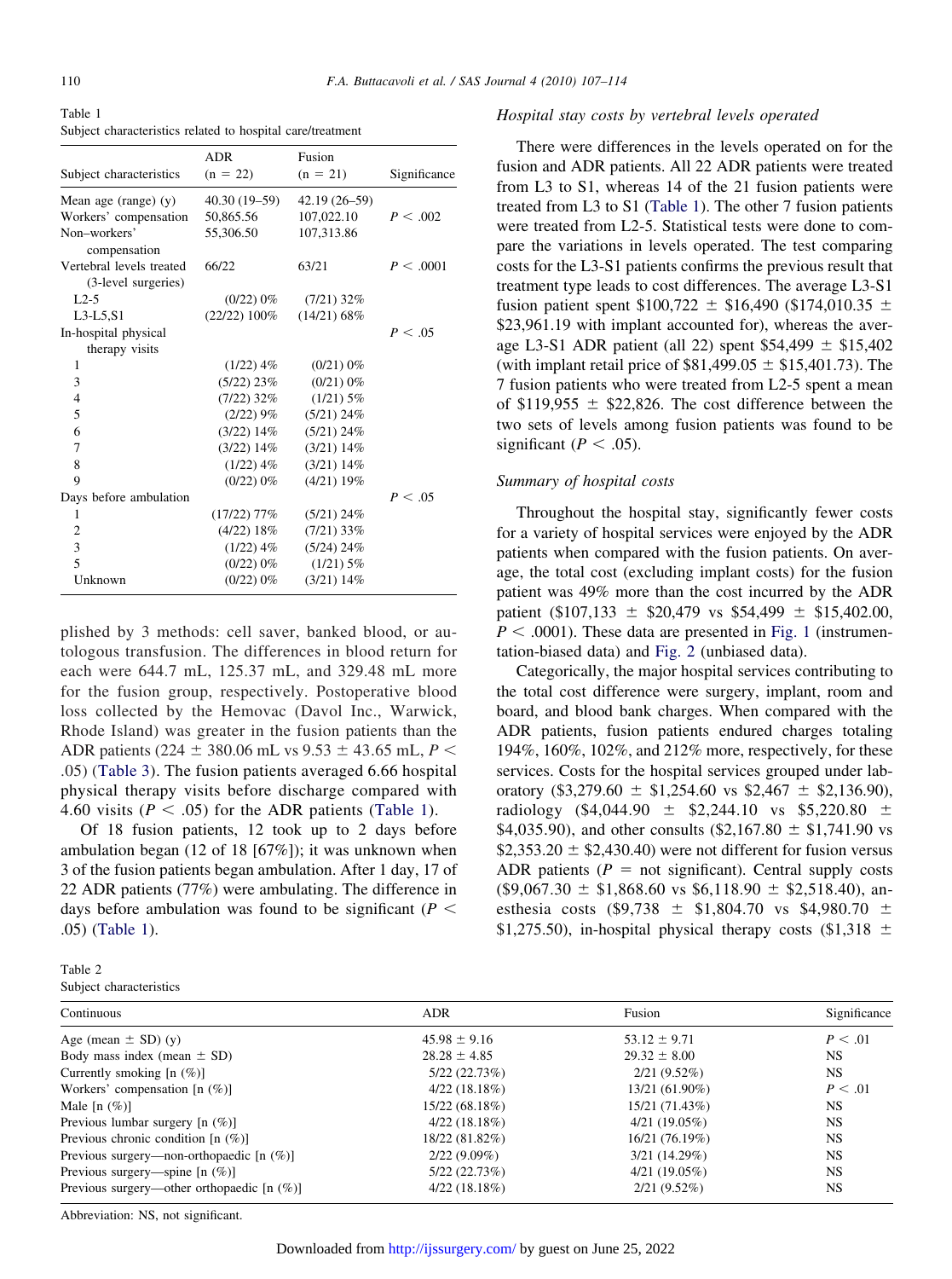<span id="page-5-0"></span>

| Table 3           |  |
|-------------------|--|
| Operative results |  |

| ADR $(n = 22)$ (mean $\pm$ SD) | Fusion ( $n = 21$ ) (mean $\pm$ SD) | Significance |
|--------------------------------|-------------------------------------|--------------|
| $156.32 \pm 58.282$            | $359.2 \pm 72.136$                  | P < .0001    |
| $219.73 \pm 68.523$            | $384.32 \pm 88.947$                 | P < .0001    |
| $4.77 \pm 1.11$                | $8.00 \pm 1.82$                     | P < .0001    |
| $451.36 \pm 291.54$            | $2.085.7 \pm 845.01$                | P < .0001    |
| $9.53 \pm 43.65$               | $224 \pm 380.26$                    | P < .05      |
| $138.86 \pm 224.83$            | $783.57 \pm 366.26$                 | P < .0001    |
| $22.73 \pm 106.60$             | $148.1 \pm 287.71$                  | NS.          |
| $34.09 \pm 116.89$             | $363.57 \pm 345.32$                 | P < .01      |
|                                |                                     |              |

Abbreviation: NS, not significant.

\$270.25 vs \$875.79  $\pm$  \$1,180.5), and pharmacy costs  $($17,464 \pm 5,343 \text{ vs } $9,440.20 \pm 3,828.20)$  also added to the marked increase in total cost the fusion patients were billed compared with the ADR patients [\(Fig. 3](#page-6-0) and [Table 4\)](#page-6-0).

## *Postoperative severe adverse events and discharge transfers*

Postoperatively, 5 fusion patients (24%) and 2 ADR patients (9%) had significant adverse events. Two fusion patients had deep vein thrombosis postoperatively. Two fusion patients and one ADR patient had ileus and abdominal distension postoperatively.

After the hospital course, 4 patients who underwent fusion (18%) ( $P < .05$ ) were discharged to rehabilitation facilities. None of the ADR patients were discharged to rehabilitation facilities.

#### *Costs from treatment failures*

Two patients (one ADR and one fusion) required rehospitalization [\(Figs. 4](#page-7-0) and [5\)](#page-7-0). One of the patients treated with ADR L3-S1 had to undergo surgery again 2 weeks

In Hospital Costs by Treatment

**Instrumentation Included** 

after the initial procedure to reposition her artificial disc at L5-S1. There was slight anterior listhesis of L5 on S1 due to initial malpositioning. The repositioning procedure was successful, and the patient recovered well. The patient had stopped taking medications after 1 month and returned to work at 3 months. The additional cost for this corrective procedure was \$36,149.16.

One of the patients treated with a 3-level fusion procedure at L2-5 underwent an additional surgical procedure for continuing pain. The procedure entailed evaluation of the fusion mass and removal of the instrumentation (there was no pseudarthrosis at the level suspected). The hospital services cost for this procedure was \$33,538.51.

#### **Discussion**

The cost of care of new treatments for DDD at multiple levels is an important consideration after safety and efficacy have been shown. The current surgical standard of care for a patient with low-back pain due to disease at 3 segmental levels in the lumbar spine is circumferential fusion, but treatment with a fusion procedure demands high direct costs



#### Fig. 1. Scatter plot comparing in-hospital costs in US dollars (USD) for fusion and ADR treatment groups including instrumentation costs. The total cost for fusion-treated patients was statistically higher than that for ADR patients ( $P < .0001$ ).

In Hospital Costs by Treatment **No Instrumentation** 



Fig. 2. Scatter plot comparing in-hospital costs in US dollars (USD) for fusion and ADR treatment groups excluding instrumentation costs. The total cost for fusion-treated patients was statistically higher than that for ADR patients ( $P < .0001$ ).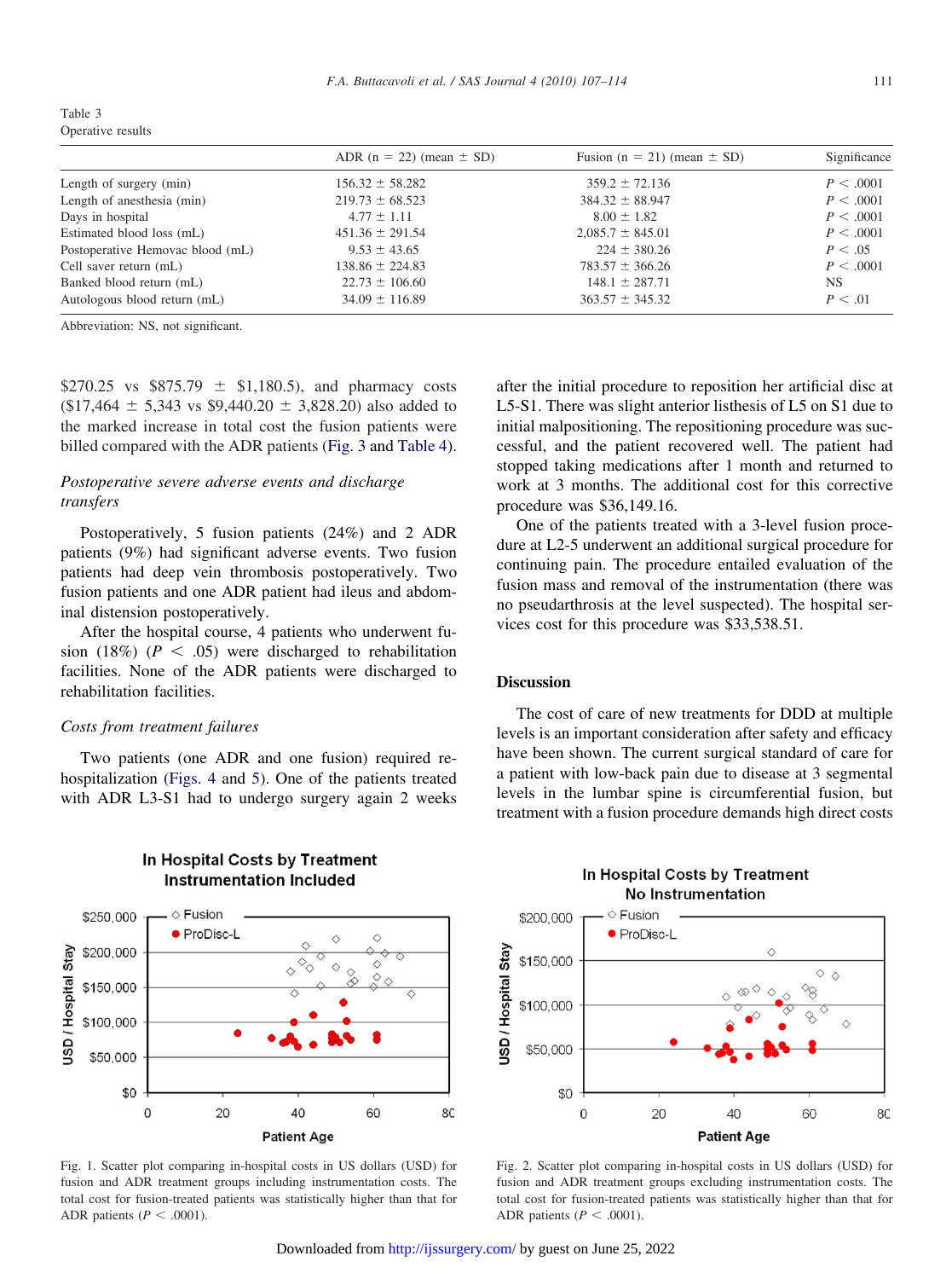<span id="page-6-0"></span>

**Hospital Service Costs Fusion vs ProDisc-L** 

Fig. 3. Comparison of hospital service costs in US dollars (USD) between fusion and ADR treatment groups.

(healthcare dollars) as well as possible high indirect costs in terms of long recovery.[2,4](#page-8-0)

A detailed analysis was presented on the direct costs of surgical procedure, length of hospitalization, and course during the hospitalization for patients treated by ADR or fusion. Instrumentation costs were figured separately because they differ according to contracts arranged by various hospitals and payers, even though all the records studied herein were from the same hospital. These results show that mean direct costs were significantly lower for patients treated at 3 levels with an ADR procedure than with a fusion procedure; this finding was similar for both analyses hospitalization plus surgical procedure both including and excluding the cost of instrumentation for fusion (screws, rods, and femoral ring plus growth factor [recombinant human bone morphogenetic protein 2])–treated or ADR

(disc)–treated patients. Treatment during the perioperative period and the hospital stay account for the significantly increased costs because of medical care and services for fusion-treated patients. There are additional costs, indirect costs, resulting from a slower recovery and return to activity not accounted for in this study. Furthermore, the longerterm implications of these indirect costs result in greater costs for workers' compensation coverage, for health insurance for employers and workers, for insurance companies, and most basically, in terms of the financial security of families.

Optimizing outcomes to direct cost of treatment is fundamental to the preservation of US healthcare dollars. Thus post-approval evaluations would serve well to also include measures of costs in addition to standard outcomes.<sup>[16](#page-8-0)</sup> Estimated healthcare direct costs typically include cost to per-

Table 4

Comparison of ADR patient versus fusion patient hospital service costs from surgery through discharge

|                                                                | ADR (USD) (mean $\pm$ SD) | Fusion (USD) (mean $\pm$ SD) | Significance |
|----------------------------------------------------------------|---------------------------|------------------------------|--------------|
| Surgical                                                       |                           |                              |              |
| *Implant costs                                                 | $27,000 \pm 000.00$       | $70,460.00 \pm 18,663.00$    | P < .0001    |
| Surgery costs                                                  | $13,618 \pm 5,947.60$     | $39,995 \pm 6,030.80$        | P < .0001    |
| Anesthesia costs                                               | $4.980.70 \pm 1.275.50$   | $9.738.00 \pm 1.804.70$      | P < .0001    |
| Radiology costs                                                | $5,220.80 \pm 4,035.90$   | $4,044.90 \pm 2,244.10$      | NS.          |
| Blood bank costs                                               | $944.17 \pm 325.22$       | $2,946.3 \pm 1,661.90$       | P < .0001    |
| Hospital stay                                                  |                           |                              |              |
| Room and board                                                 | $8,038.60 \pm 3,306.80$   | $16,237.00 \pm 8,324.40$     | P < .01      |
| Pharmacy                                                       | $9,440.20 \pm 3,828.20$   | $17,464.00 \pm 5,343.00$     | P < .0001    |
| Central supply                                                 | $6,118.90 \pm 2,518.40$   | $9067.30 \pm 1,868.60$       | P < .0001    |
| Laboratory costs                                               | $2,467.00 \pm 2,136.90$   | $3,279.60 \pm 1,254.60$      | NS.          |
| In-hospital physical therapy costs                             | $875.79 \pm 1,180.50$     | $1,318.00 \pm 270.25$        | P < .05      |
| Other consult costs                                            | $2,353.20 \pm 2,430.40$   | $2,167.80 \pm 1,741.90$      | NS.          |
| Total surgical and hospital costs without implant              | $54,499.00 \pm 15,402.00$ | $107,133.00 \pm 20,479$      | P < .0001    |
| Total surgical and hospital costs with implant (estimated ADR) | $81,499.00 \pm 15,402.00$ | $177,593.00 \pm 24,145.00$   | P < .0001    |
|                                                                |                           |                              |              |

Abbreviations: USD, United States dollars; NS, not significant.

\* Estimated, not commercially available at time of surgery.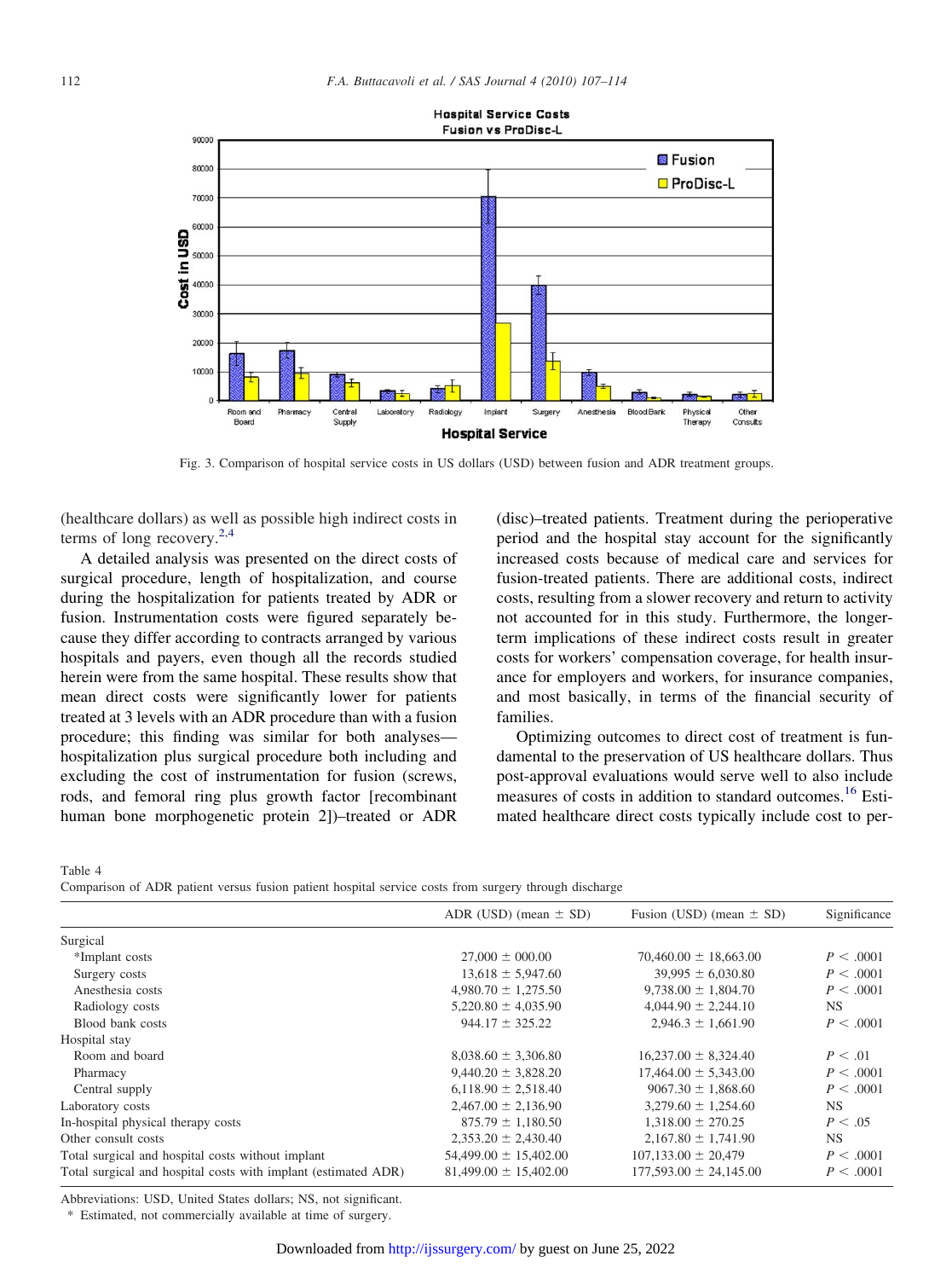<span id="page-7-0"></span>form the surgical procedure, cost of the instrumentation or technology, length of hospitalization, and length-of-stay days in the hospital. Also of interest are the indirect costs to payers that may include production losses such as the length of recumbency and time off work. The literature shows that estimates for low-back pain health-related costs, including societal costs, exceed \$100 billion, and many of these costs are indirect from lost wages and productivity.<sup>[11](#page-8-0)</sup> Seventyfive percent of that \$100 billion is a result of the worst 5% of patients with lower-back pain. $11$  These costs can be attributed to those undergoing fusion procedures and especially those undergoing additional or multiple procedures.

Cost data are germane because a strategy for treatment is often presented to a patient via the surgeon's decision and must have hospital support of the technology, as well as willingness to pay by payers. Currently, hospitals can restrict physician and surgeon selection of devices in an effort to limit costs, which leads to a reduction in price competition among instrumentation companies and also leads to the selection of inferior devices.<sup>[18](#page-8-0)</sup>

This study's ADR procedure fulfills a pressing goal of providing state-of-the-art healthcare technology at reduced direct costs. Further evaluation is needed to determine whether treatment with ADR maintains spinal biomechanics enough to also reduce costs by preventing the need for additional surgery (ie, at adjacent levels). One of the goals of surgical treatment for DDD at multiple levels in the lumbar spine is that the treatment is cost-effective within the larger context of the US healthcare system. Ultimately, direct cost issues determine whether a treatment such as ADR can actually be offered to patients with support of US



Fig. 4. One-year postoperative lateral radiograph of 3-level ADR. 2003. *Spine* 2006;31:2707–14.



Fig. 5. One-year postoperative lateral radiograph of 3-level circumferential fusion via described operative technique.

healthcare dollars. The more cost-effective a novel treatment showing good outcomes is, the more likely the treatment may be available to patients.

#### **Conclusions**

There are high costs associated with surgical treatment of multiple levels of DDD. Of the fusion procedures, circumferential fusion at multiple levels is associated with the highest success rate yet also with required long-term recovery including significant postoperative morbidity and the possibility of future degeneration at the adjacent levels. Patients with disease at 3 levels treated with an ADR required less recovery time and incurred lower overall costs compared with those patients treated with a fusion procedure. Disc replacement is a promising alternative to fusion especially for patients with disease at 3 levels.

Disc replacement requires a shorter recovery period than does fusion. After a 360° fusion procedure, there are issues of 2 incisions and consolidation of the actual bone that needs to heal. The more important benefit of protection of adjacent levels by ADR can only be assessed with completion of the multicenter study and long-term follow-up.

## **References**

1. Weinstein JN, Lurie JD, Olson PR, Bonner KK, Fisher ES. United States' trends and regional variations in lumbar spine surgery: 1992-